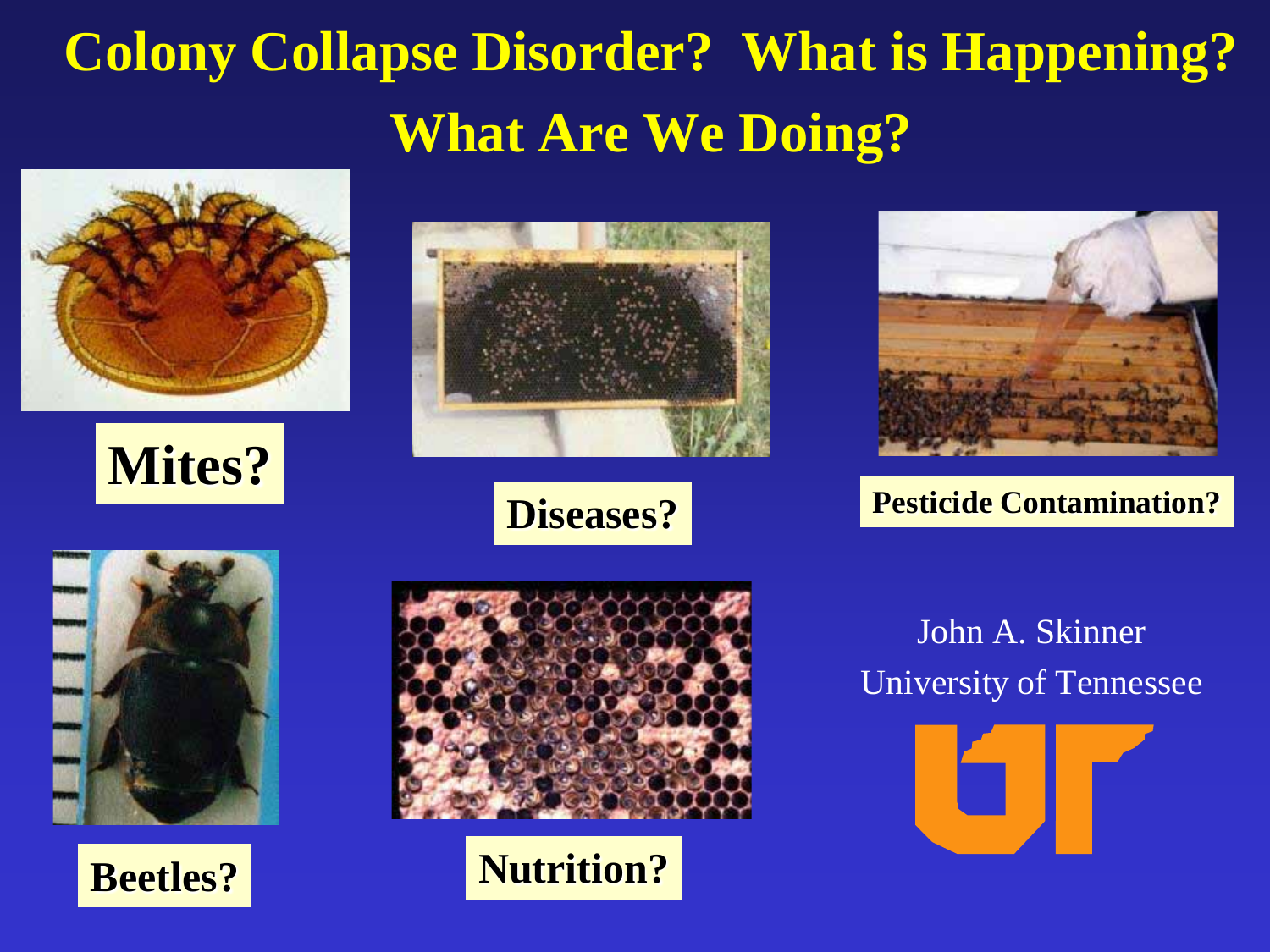**Annual Pollinated Crop Value** Ø**United States – \$14.6 Billion**

Ø**Tennessee - \$300 Million**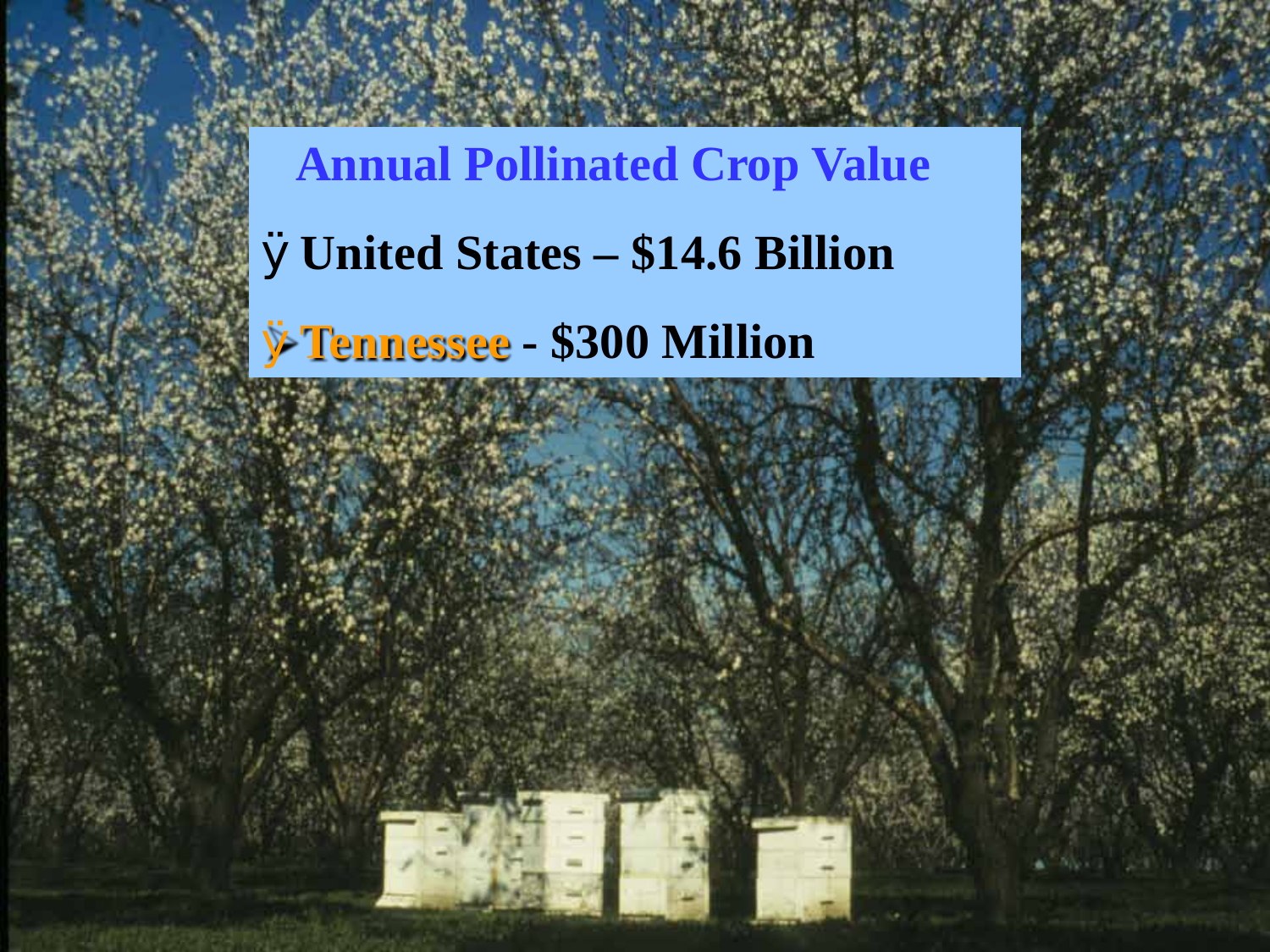# Why Do We Need Bees?

### **Fruit and Vegetable Production Requires Pollination**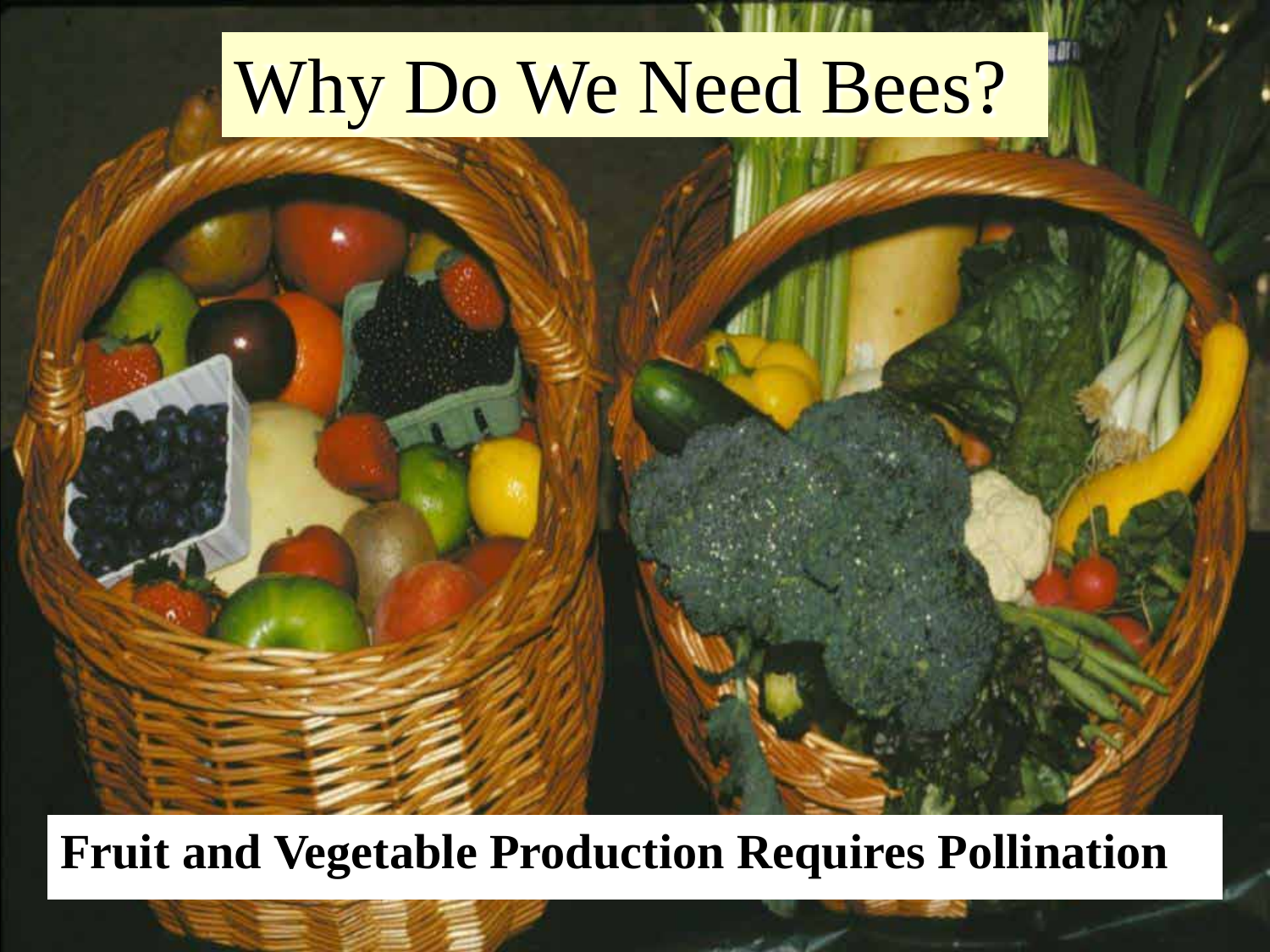### DECLINE IN NUMBERS OF US BEE HIVES (NASS STATS)

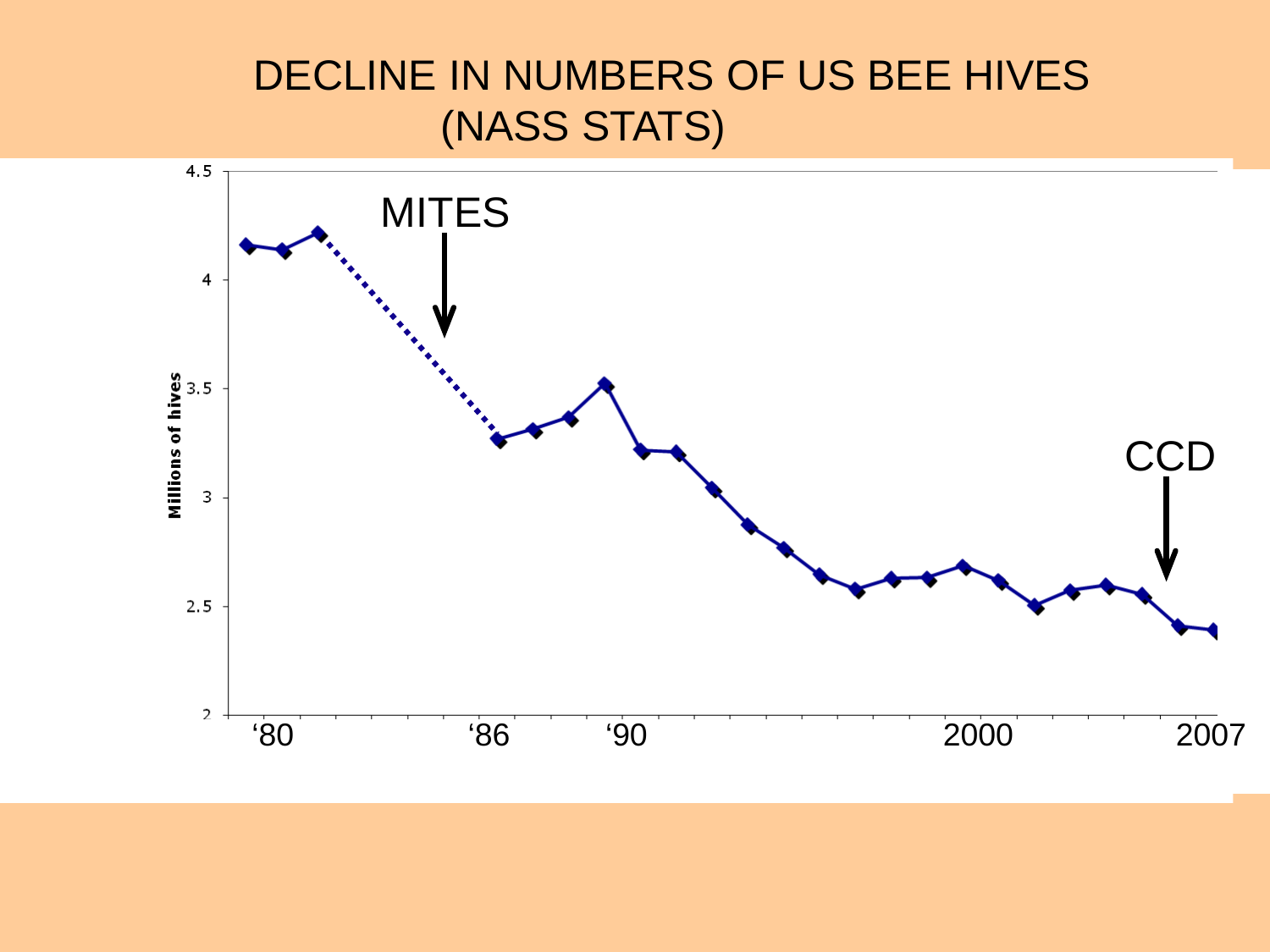#### DECLINE IN NUMBERS OF INDIANA BEE HIVES

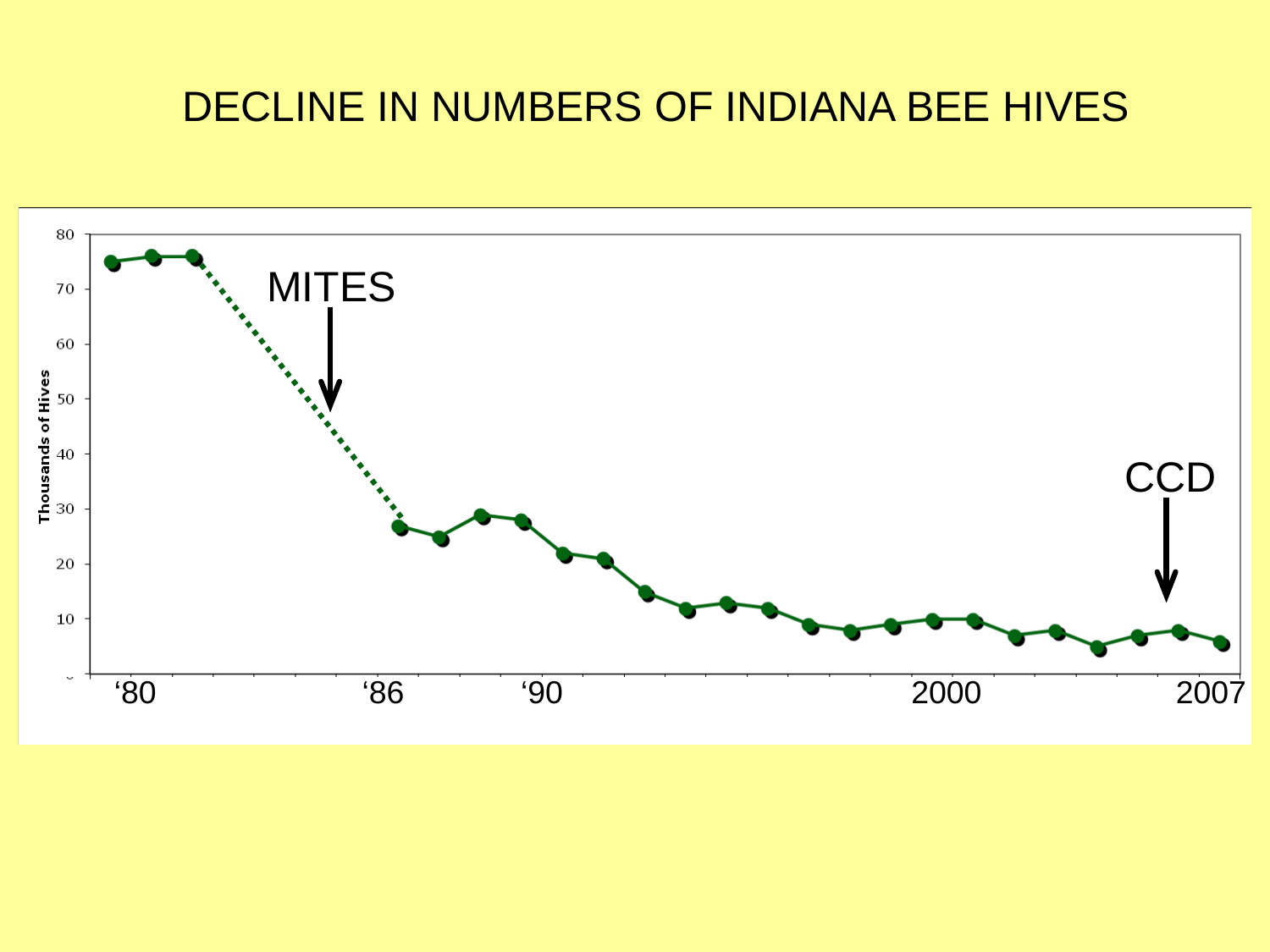### WHAT IS CCD?

- SYMPTOMS of Colony Collapse Disorder
- v **BEES FAIL TO RETURN TO HIVE**
- v **FEW OR NO DEAD BEES PRESENT**
- v **SMALL CLUSTER OF YOUNG ADULTS AND QUEEN**
- v **COLONY LOSSES WERE RAPID - MUCH BROOD PRESENT**



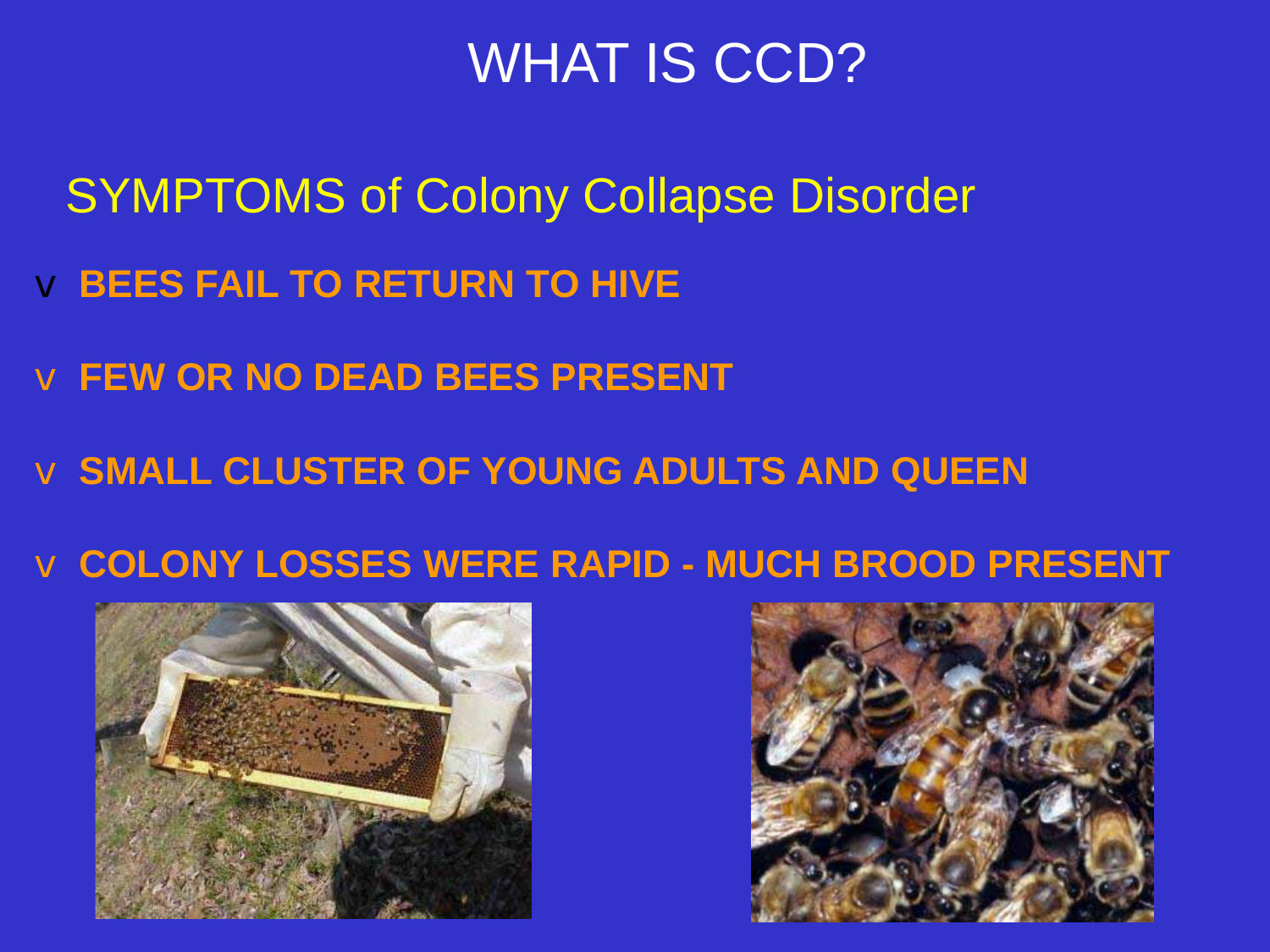

Figure 1. Colony Collapse Disorder, Affected States, June 2007

Source: Bee Alert Inc., "Latest U.S. CCD Map," [http://www.beealert.info/]. Shaded areas show reported affected states.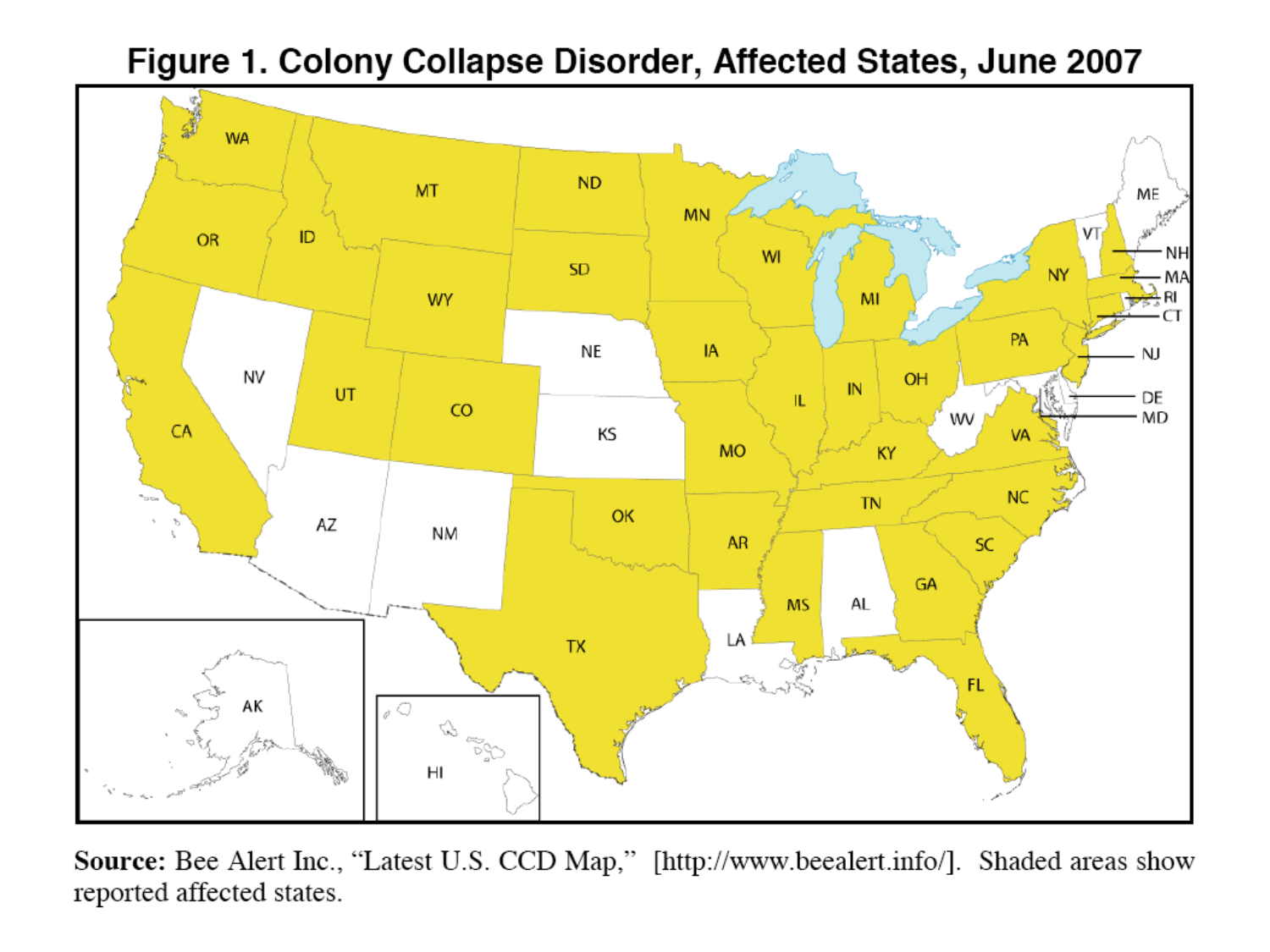### COLONY LOSSES OF ~30% WERE EXPERIENCED BETWEEN 2000-2006, MOSTLY ATTRIBUTED TO VARROA (MAAREC SURVEY).

**(Burdick and Caron, http://maarec.cas.psu.edu/pdfs/MAARECSurveyPub.pdf)**

US COLONY LOSSES WERE ~32-35% DURING THE CCD YEARS OF 2006-2007 (AIA REPORT)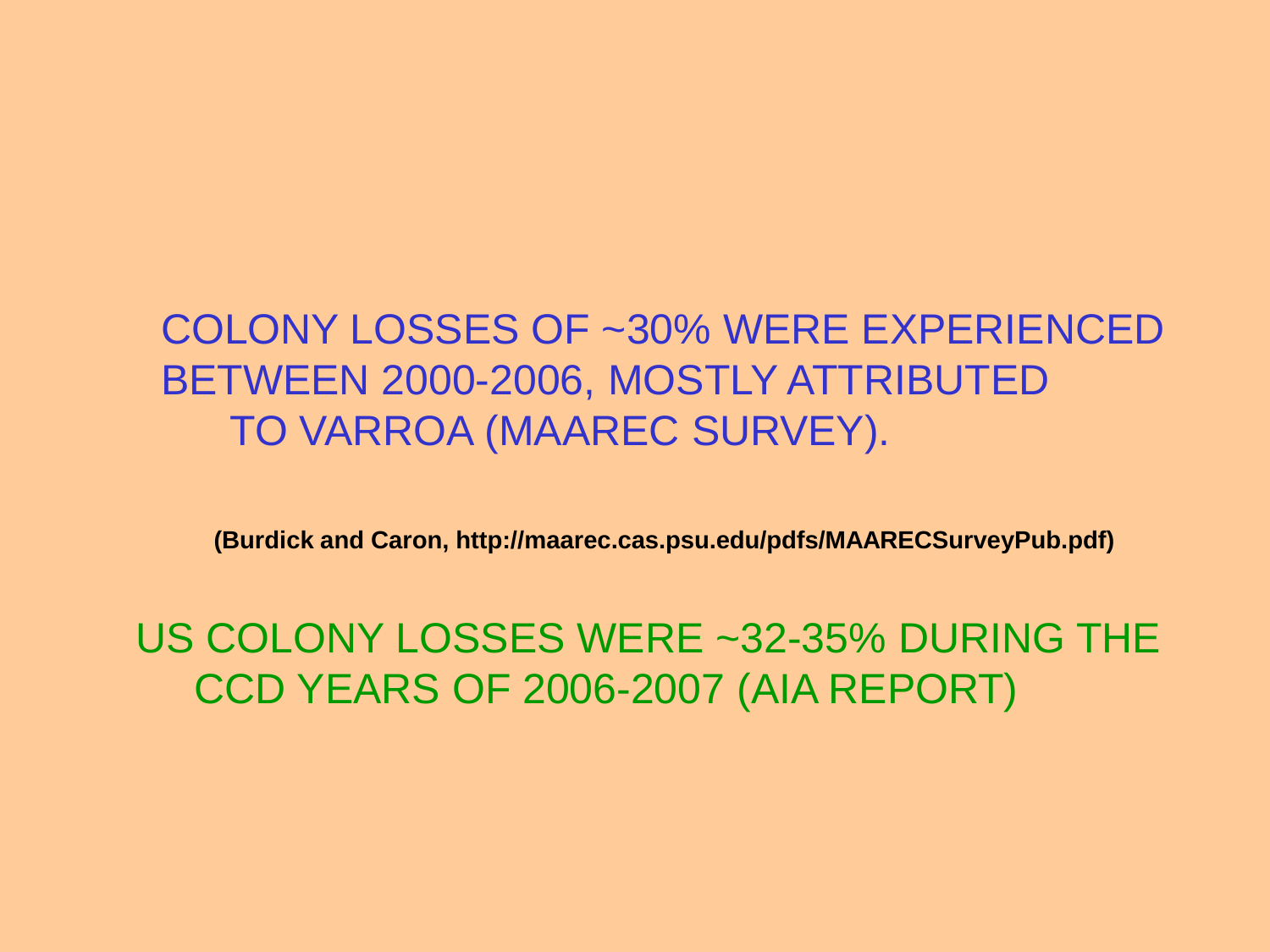#### DOES IT REALLY MATTER?

- 1) COLONY LOSSES ARE SIMILAR TO PERIOD BEFORE CCD
- 2) EXTENT OF PROBLEM MAY BE EXAGGERATED
- 3) SIMILAR EPISODES: "DISAPPEARING DISEASE"
- 4) BUT, DISTURBING "NEW" SYMPTOMS MAY INDICATE A NEW PATHOGEN (OR PROBLEM)
- 5) CCD COULD ACTUALLY BE A BENEFIT IF IT WAKES UP THE PUBLIC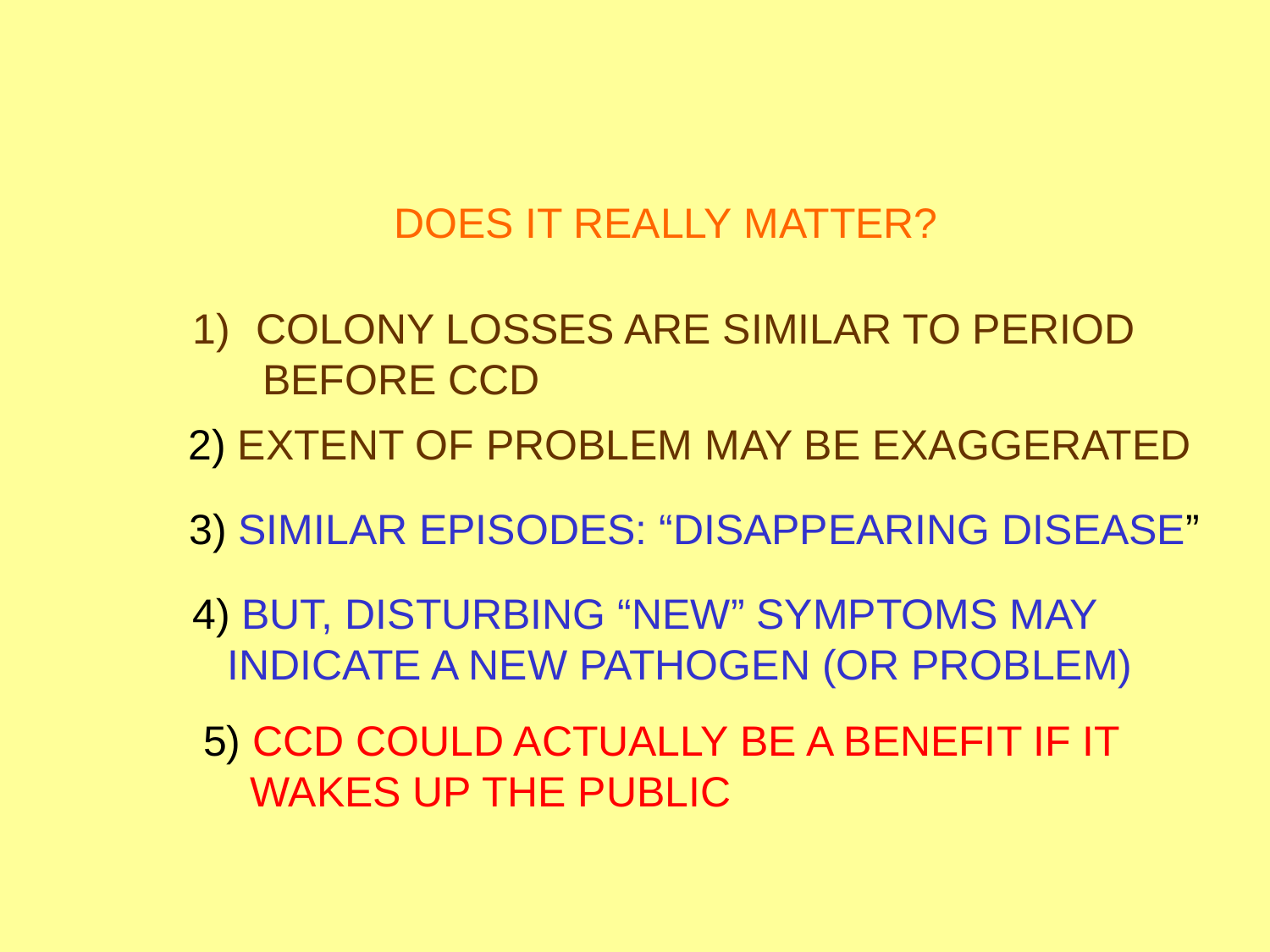### POSSIBLE CAUSES OF CCD

- existing parasites, mites, and disease
- new or more virulent pathogens
- poor nutrition
- lack of genetic diversity
- stress in adult bees transportation, overcrowding environmental, biological
- chemical contamination In wax, food, or from new types of pesticides exposure to chemicals for mites
- a combination of these and/or other factors



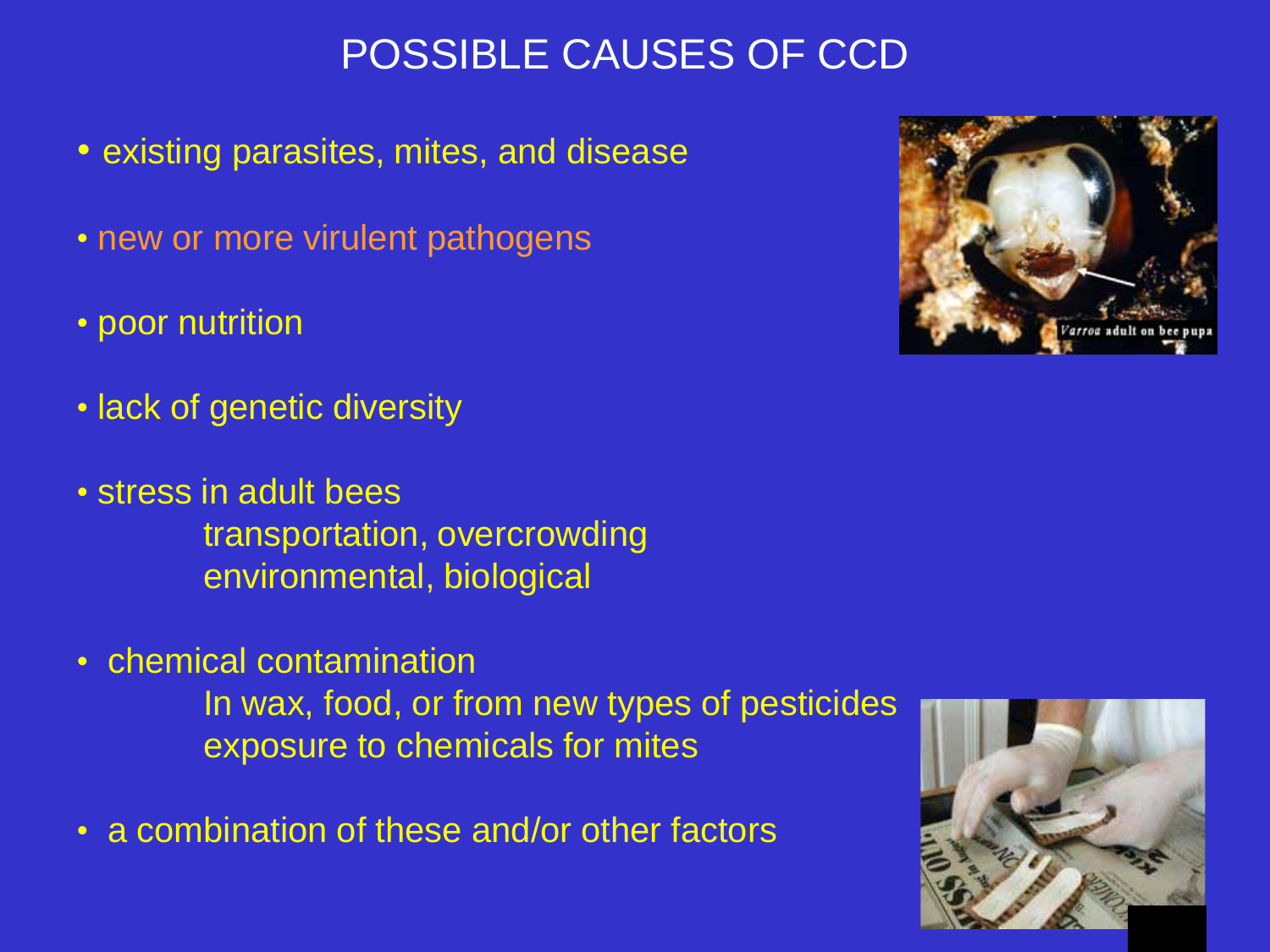

## **Varroa Mite**

ØSevere Pest - Will Kill **Colony Unless Managed.** 

**Ø Reproduce in Capped Brood Stage – Protected** from Chemicals.



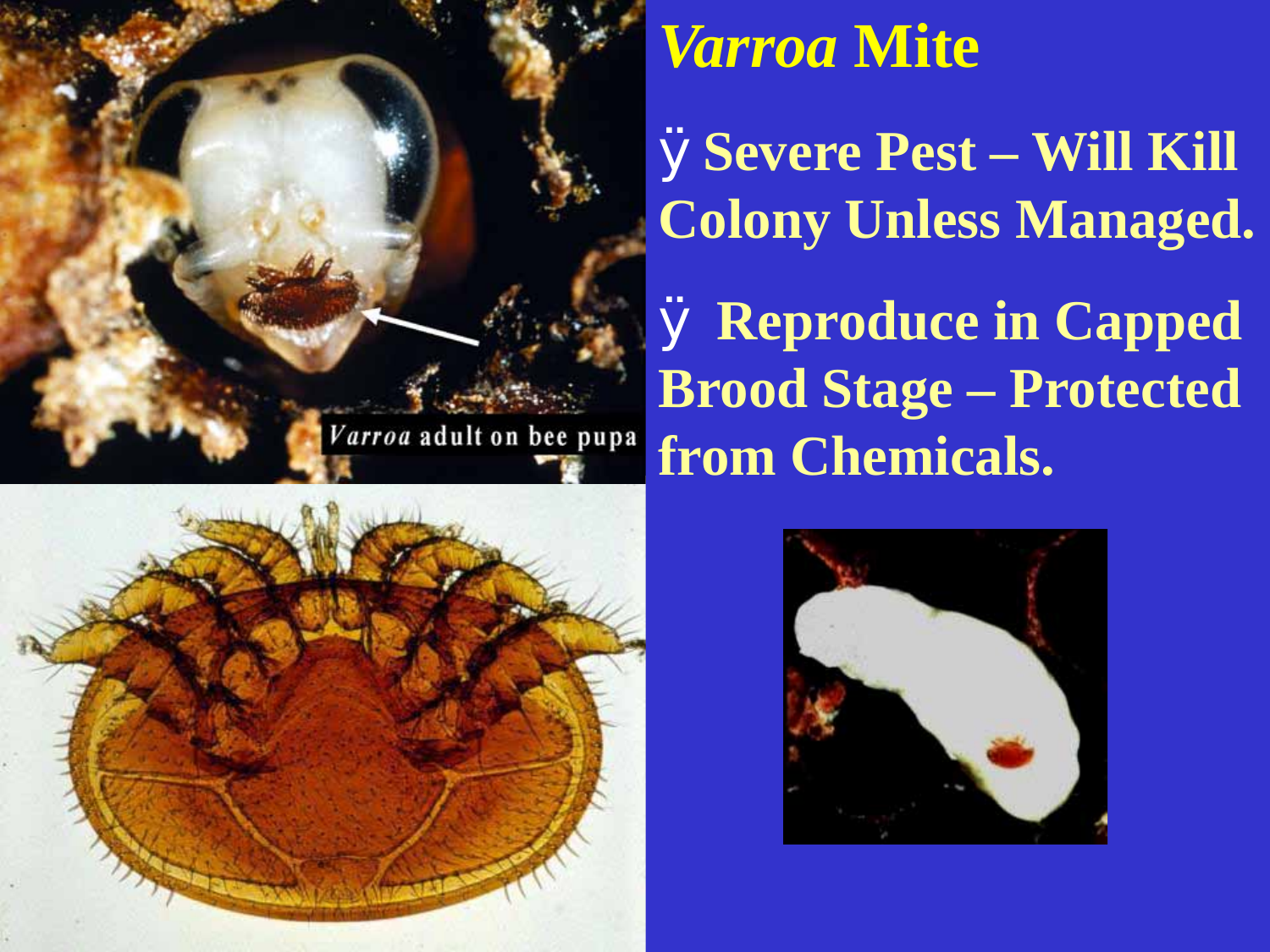# **Monitoring for** *Varroa* **Bottom Board Sticky Traps**



**Mites collected on commer- cially available sticky trap.**



**"Home-made" sticky trap partially pulled from hive .**

§ **Collects mites that fall from colony**

§ **Easier to use than other methods, but must buy or construct trap**

§ **Keep in hive for 3 days**

§ **If >25 (UT sticky board, at left) or > 50 (commercial sticky board) collected per 24 hrs., treat (mid-Aug. to mid-Sept. for medium-sized colonies)**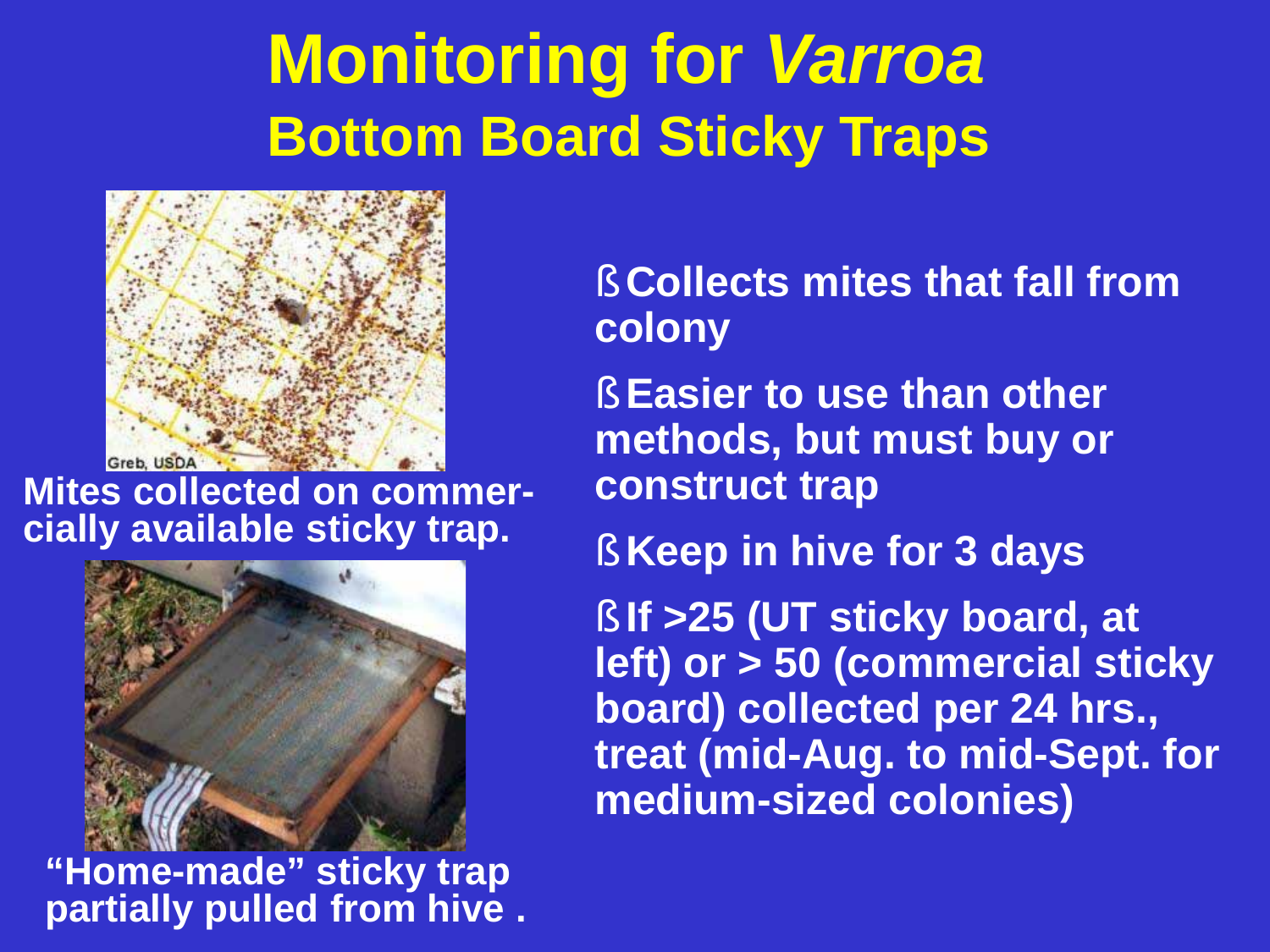### **New Viruses and Nosema Found in Samples**

| <b>Disease</b><br>Agent | Number of positive samples<br>(% positive of samples tested) |                     |                          |
|-------------------------|--------------------------------------------------------------|---------------------|--------------------------|
|                         | <b>CCD</b><br>$(n=30)$                                       | non-CCD<br>$(n=21)$ | <b>Total</b><br>$(n=51)$ |
| <b>IAPV</b>             | 25 (83%)                                                     | 1 $(5%)$            | 26 (51%)                 |
| <b>KBV</b>              | 30 (100%)                                                    | 16 (76%)            | 46 (90%)                 |
| N. apis                 | 27 (90%)                                                     | (48%)<br>10         | 37 (73%)                 |
| N. ceranae              | 30 (100%)                                                    | (81%)               | (92%)<br>47              |
| All 4                   | (77%)<br>23                                                  | $(0\%)$             | (45%)<br>23              |

#### Science Magazine Article - Fall 2007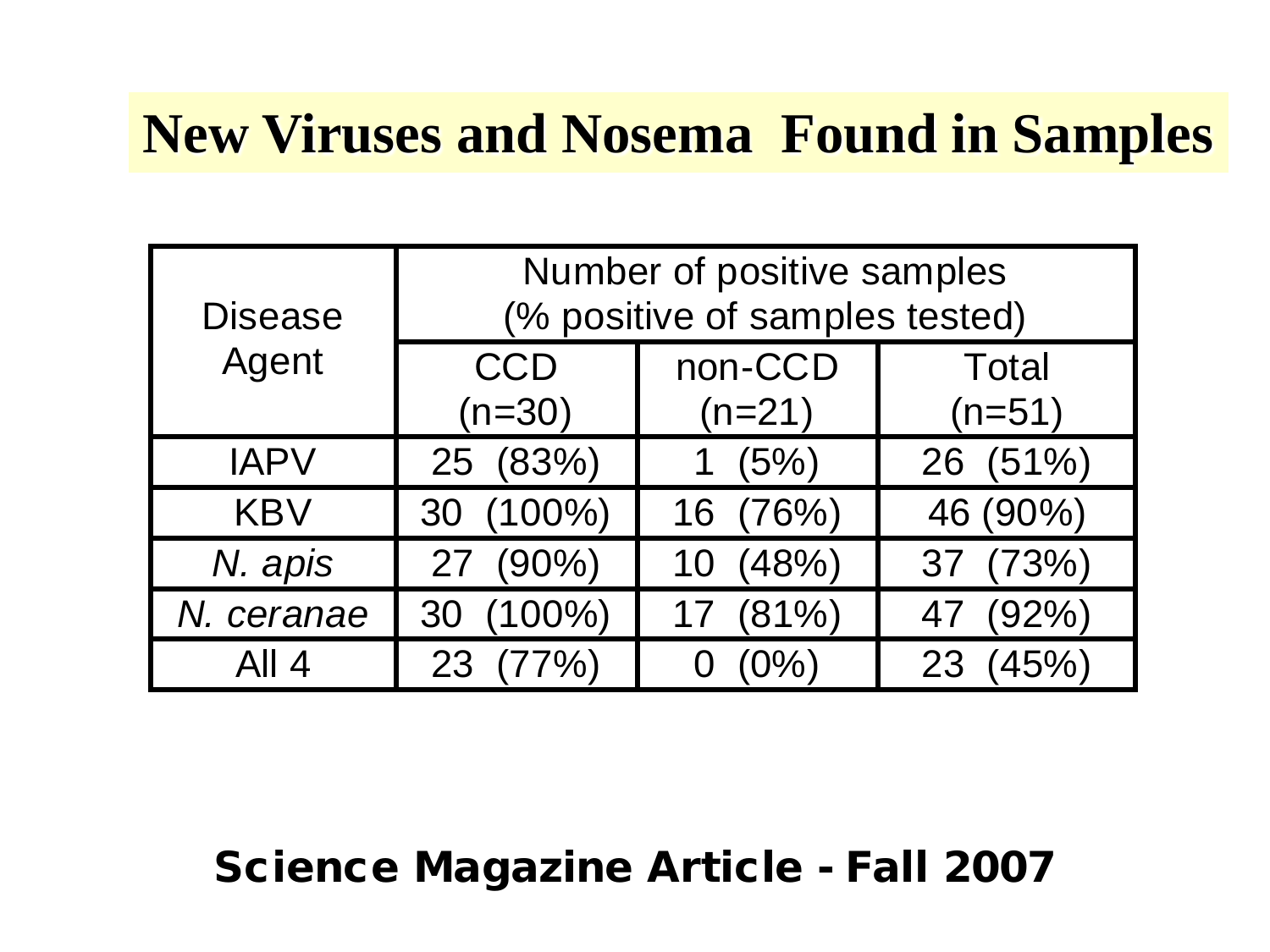v**The authors claimed IAPV was linked to CCD and that it probably came from Australia.**

v**BUT, IAPV has been in the U.S. since before we were importing bees from Australia !**

v**IAPV is in Israel and Australia and is not causing CCD.**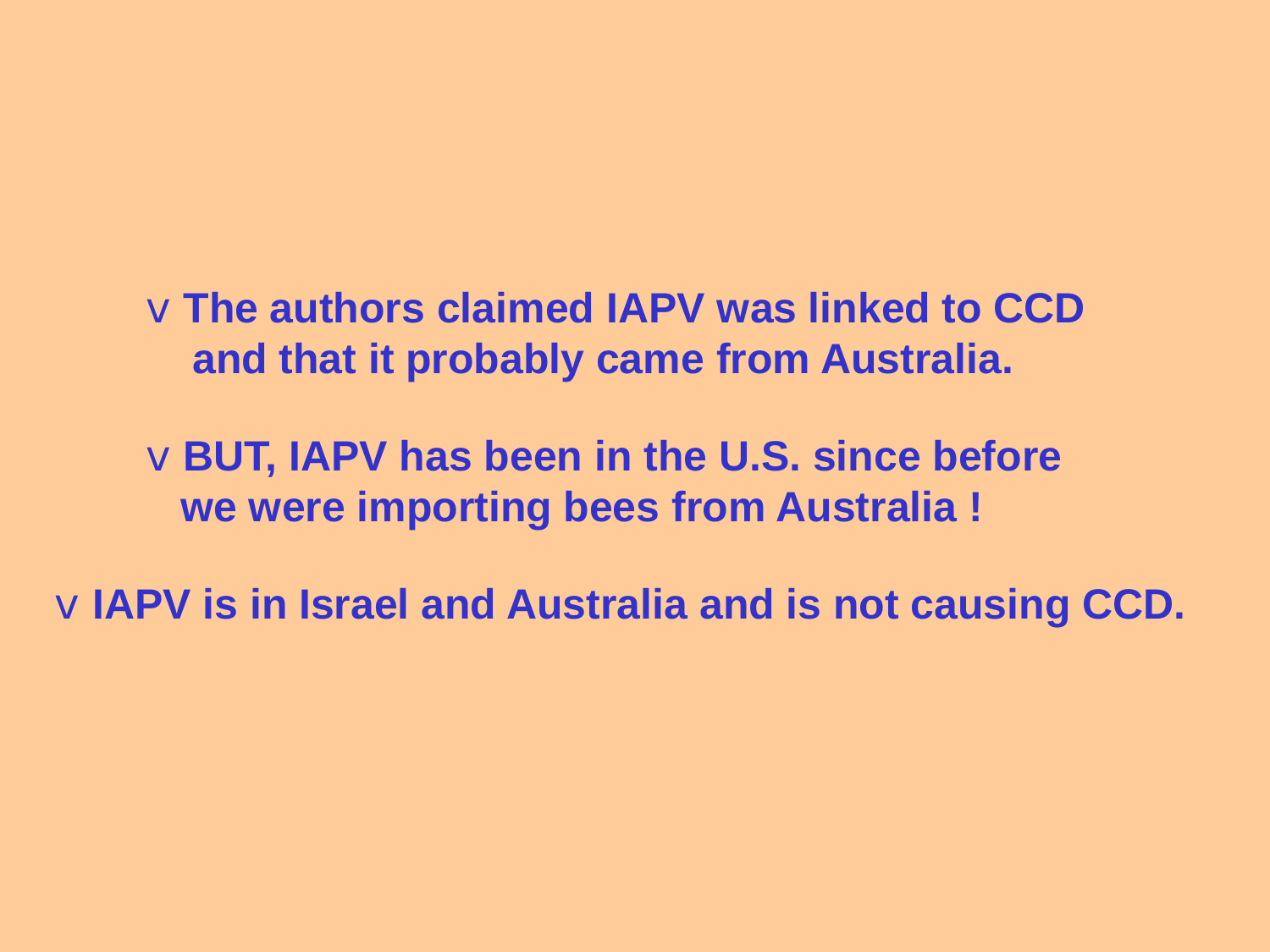v*N. ceranae* **also has been in the U.S. at least 10 years.**

v**Big colony losses in Europe have been attributed to**  *N. ceranae***.**

v**Dennis Anderson noticed similar colony losses in Australia that he said were caused by** *Nosema***.**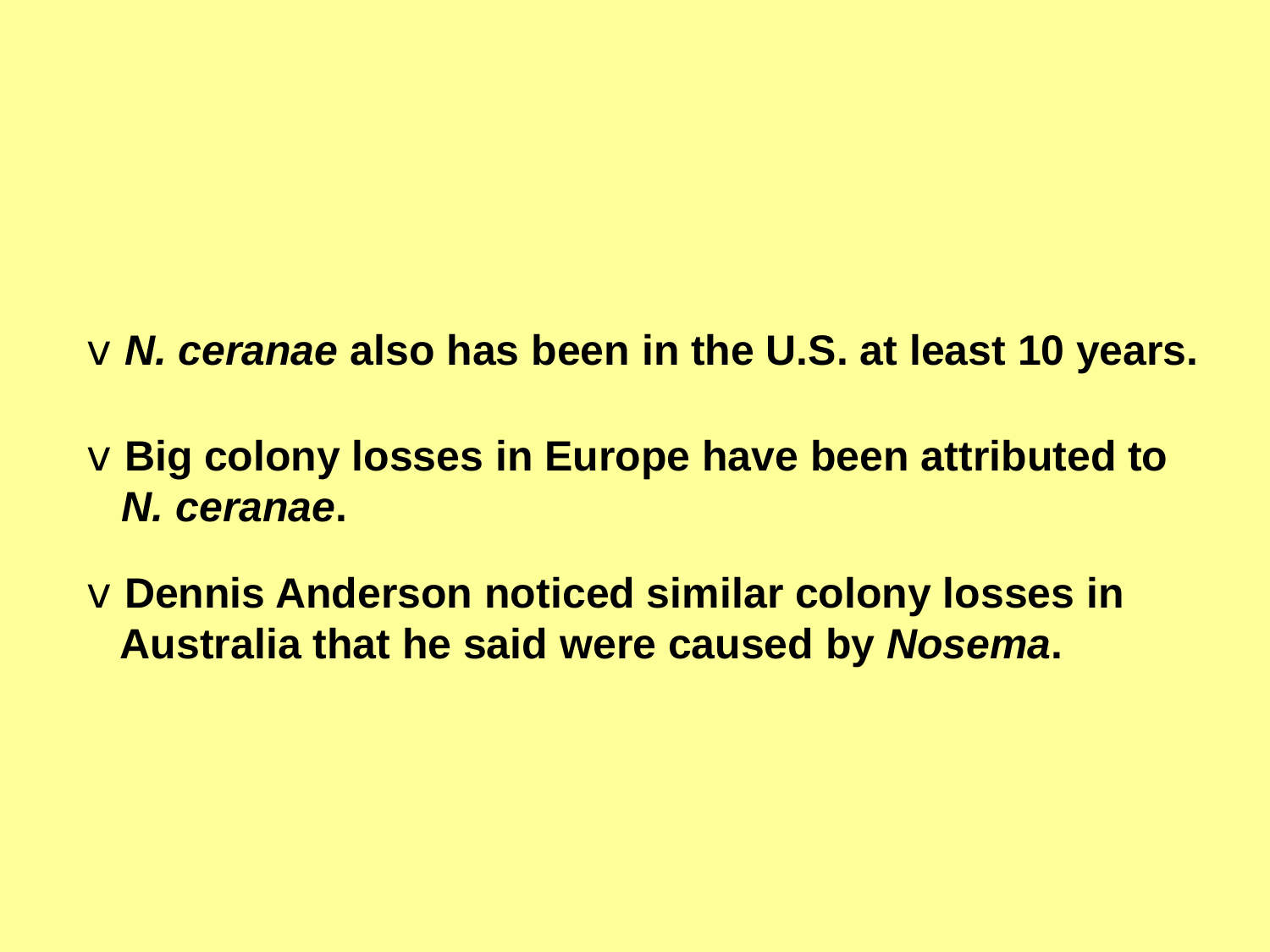### **Nosema treatments**



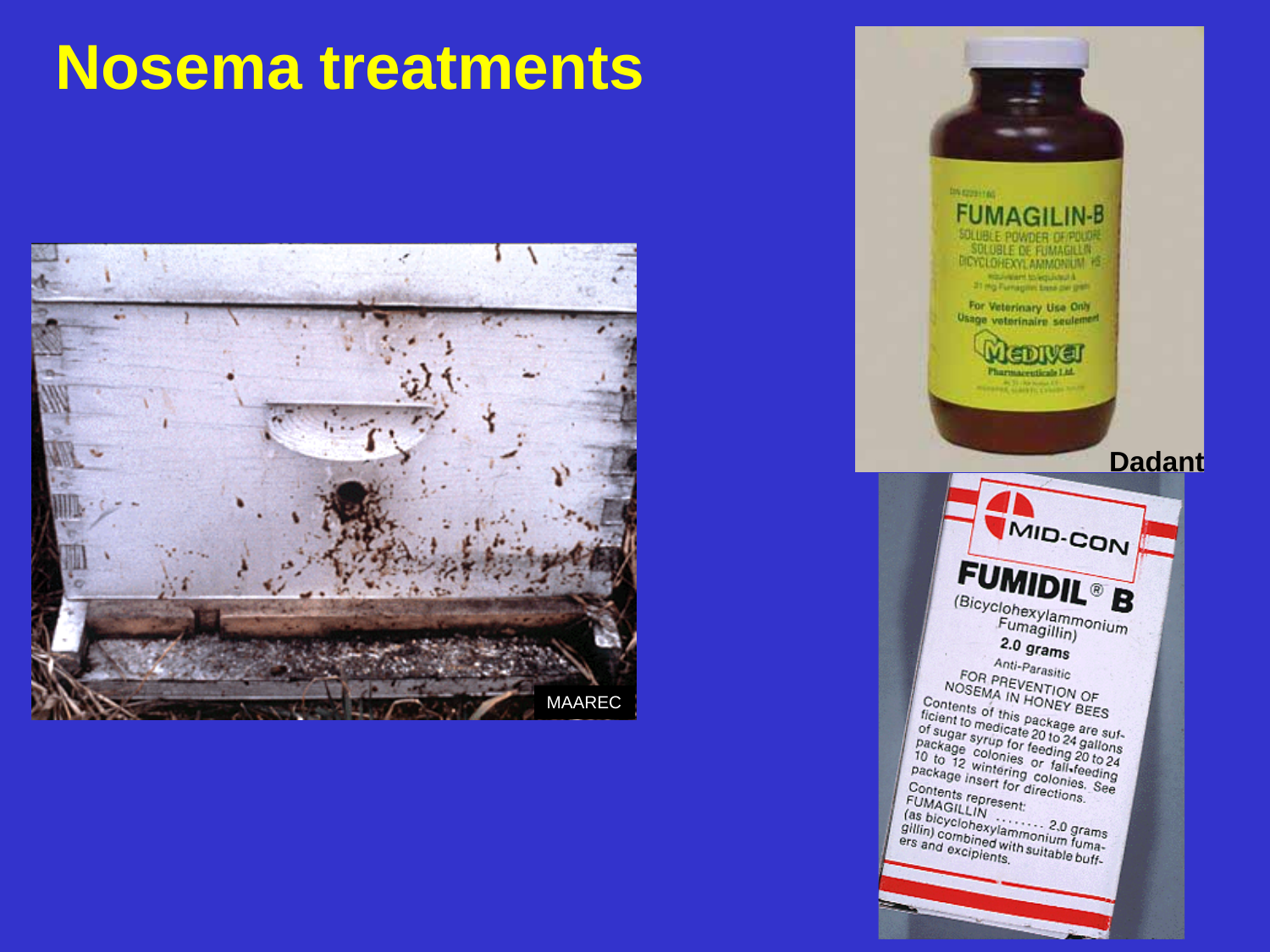What is being done about CCD ?

**NC 508: Sustainable Solutions to Problems Affecting Honey Bee Health**

**35 participants from 23 states**

**Resulted in: Coordinated Agricultural Project (CAP) Protection of Managed Bees \$4.1 million**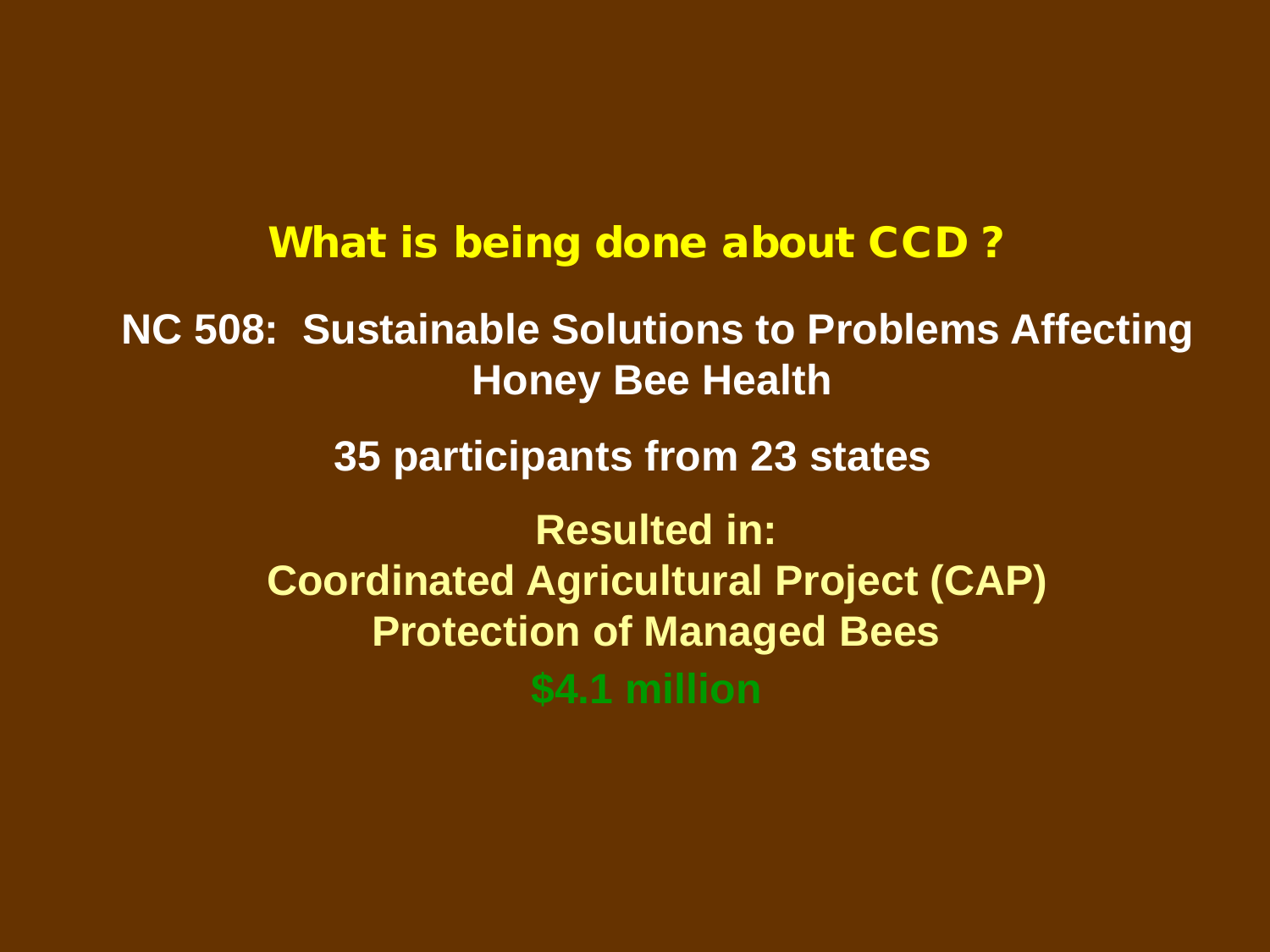#### CAP Objectives:

- *I. Determine the cause of CCD***: study the interactive effects of disease agents (pathogens, parasites) and environmental factors (pesticides, nutrition) on honey bee health.**
- **II. Breeding - Incorporate traits that will help honey bees resist pathogens and parasitic mites and increase genetic diversity of commercially available stocks.**
- **III. Conserve non-***Apis* **pollinators through study of factors that impact them: new or emerging pathogens/parasites, environmental and nutritional stresses, and habitat degradation.**
- **IV. Extension -Translate research knowledge to beekeepers and growers - develo technology transfer for queen breeders, Formulate a Best Management Practices guide for** *Apis* **and non-***Apis* **managed pollinators, and make this readily available at an eXtension website.**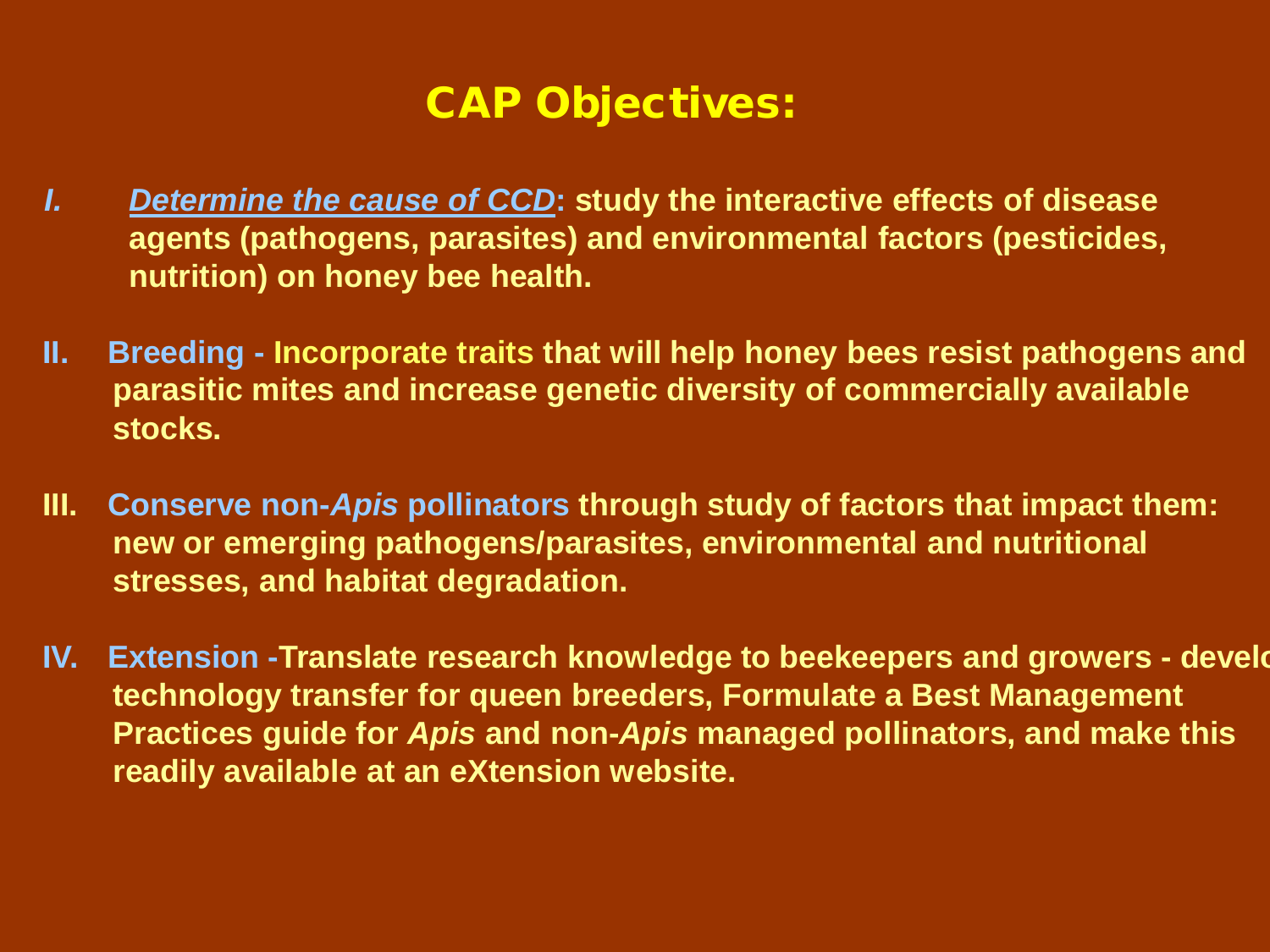### USDA CCD ACTION PLAN

1) CONDUCT SURVEYS 2) ANALYZE SAMPLES 3) EXPERIMENTS ON BEE HEALTH 4) DEVELOP A BEST MANAGEMENT PLAN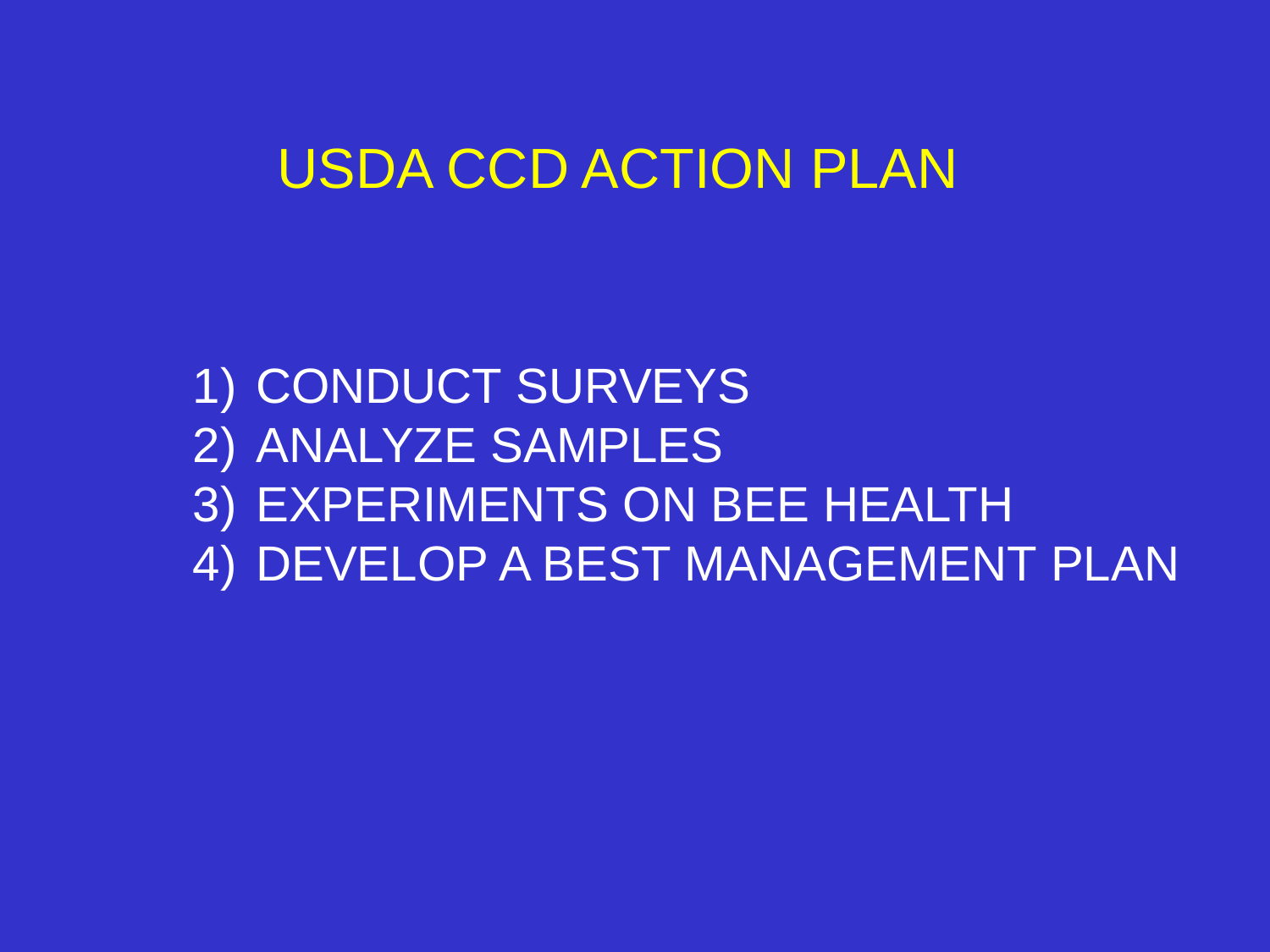### Specific Parts of the CAP Grant

#### PERMANENT RESEARCH APIARIES

## CAGE AND FIELD STUDIES PESTICIDE STUDIES

### BREEDING FOR RESISTANCE